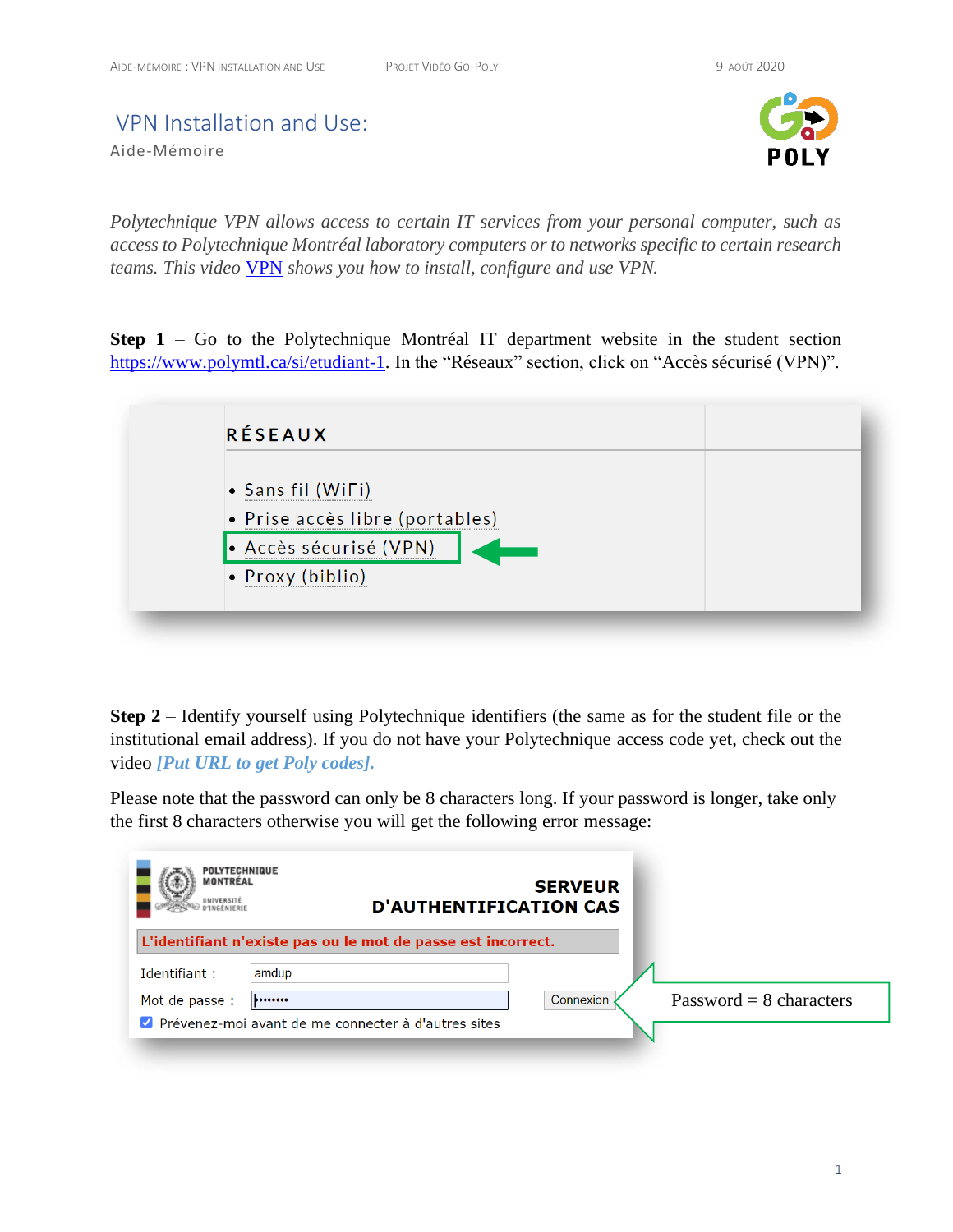**Step 3** – On the "Accès sécurisé (RPN ou VPN)" page, go to the "Utilisation du service" section ➔ " Étudiant, enseignant et personnel non-enseignant " then in section 2: " Télécharger et installer le programme (version 4.8.03052) " Choose the download module corresponding to the operating system used.

*Note: For computers operating on Windows or Mac, the prerequisites are normally automatically validated. For computers operating on Linux, it will have to be configured by following the PDFs available in section 1: "Prerequisites".*



**Step 4** – Follow the installation procedure then launch the installed VPN application by searching for "Cisco AnnyConnect" on your computer.

| <b>Cisco AnyConnect Secure Mobility</b><br>Client<br>Application                                                                    |              |                                                                                                                                                                                                                                                                 |
|-------------------------------------------------------------------------------------------------------------------------------------|--------------|-----------------------------------------------------------------------------------------------------------------------------------------------------------------------------------------------------------------------------------------------------------------|
| <b>Applications</b><br><b>O</b> Cisco Webex Meetings<br>Rechercher sur le Web<br>Cisc - Afficher les résultats Web<br>Dossiers (1+) | $\,$<br>$\,$ | Cisco AnyConnect Secure Mobility Client<br>Application<br>$\Box$ Ouvrir<br>Exécuter en tant qu'administrateur<br>u<br>Ouvrir l'emplacement du fichier<br>-14 Épingler sur l'écran d'accueil<br>$\leftarrow$ Épingler à la barre des tâches<br>п<br>Désinstaller |
| cisco AnyConnect Secure Mobility Client<br>Q                                                                                        |              |                                                                                                                                                                                                                                                                 |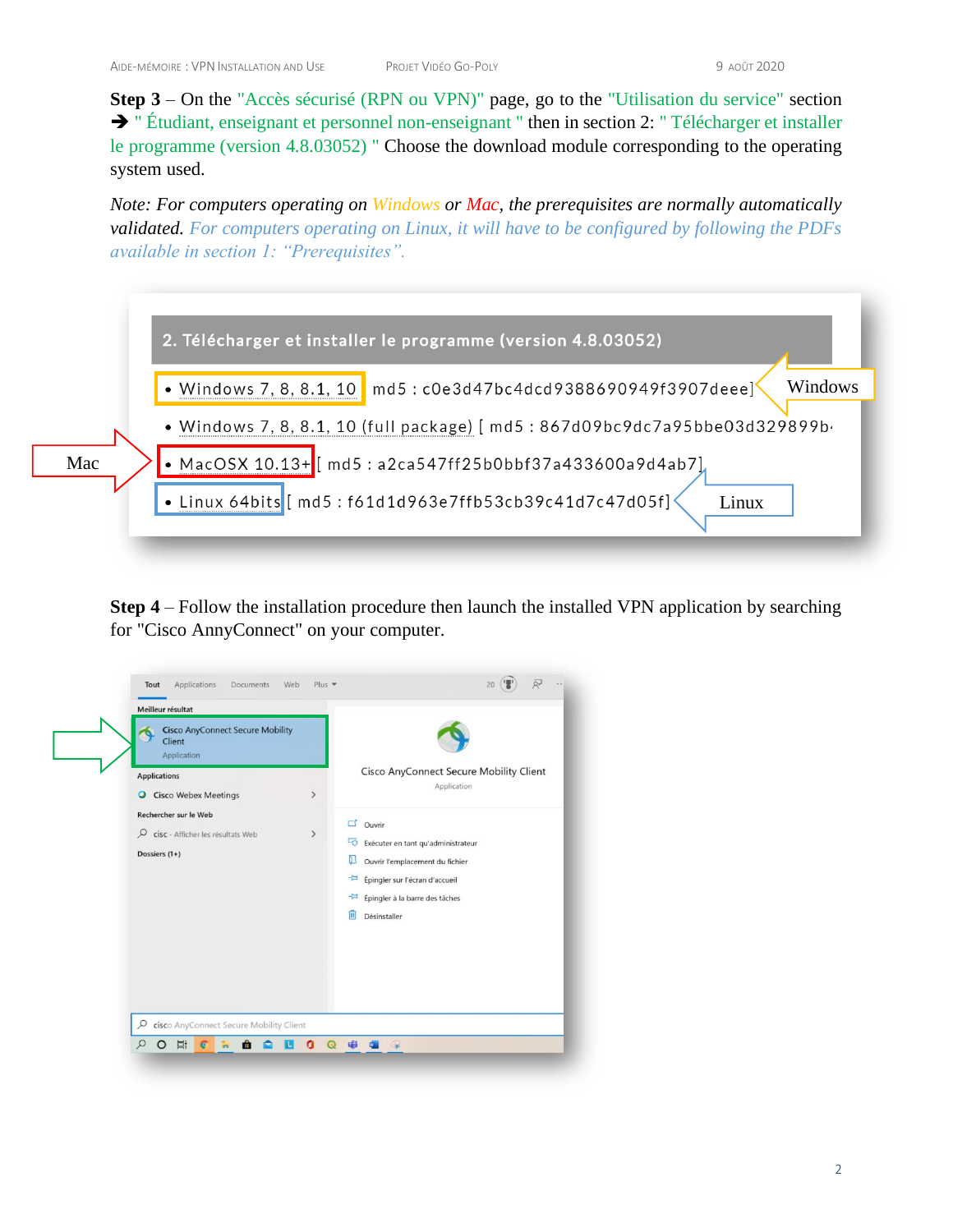## **Step 5** – Configure the VPN:

- Enter the server address: **ssl.vpn.polymtl.ca**
- In the "Group" drop-down list, choose the profile: **PolySSL**
- Identify yourself with the **username** of the student file and **the first 8 characters of the password allowing you access to the student file**.

|   |                                                 |         |  |           | Cisco AnyConnect   ssl.vpn.polymtl.ca |        |              |
|---|-------------------------------------------------|---------|--|-----------|---------------------------------------|--------|--------------|
| œ | VPN:<br>Ready to connect.<br>ssl.vpn.polymtl.ca | Connect |  | Username: | Group: PolySSL<br><b>Sulting</b>      |        |              |
|   |                                                 |         |  | Password: |                                       |        | 8 caractères |
|   |                                                 |         |  |           |                                       | Cancel | OK           |

(Service informatique Polytechnique Montréal, 2020)

**Etape 6** – Connect to VPN:

- In the "Group" drop-down list, choose the profile: **PolySSL**
- Click on "Connect"
- Identify yourself with the **username** of the student file and **the first 8 characters of the password** allowing access to the student file.

| X<br>Cisco AnyConnect   PolySSL                                | Cisco AnyConnect Secure Mobility Client<br>×<br>$\Box$<br>$\hspace{0.1mm}-\hspace{0.1mm}$ |
|----------------------------------------------------------------|-------------------------------------------------------------------------------------------|
| Username:<br>amdup<br>8 caractères<br>***********<br>Password: | VPN:<br>Contacting PolySSL.<br>PolySSL<br>Connect                                         |
| OK<br>Cancel                                                   | abab.<br>$\odot$<br><b>CISCO</b>                                                          |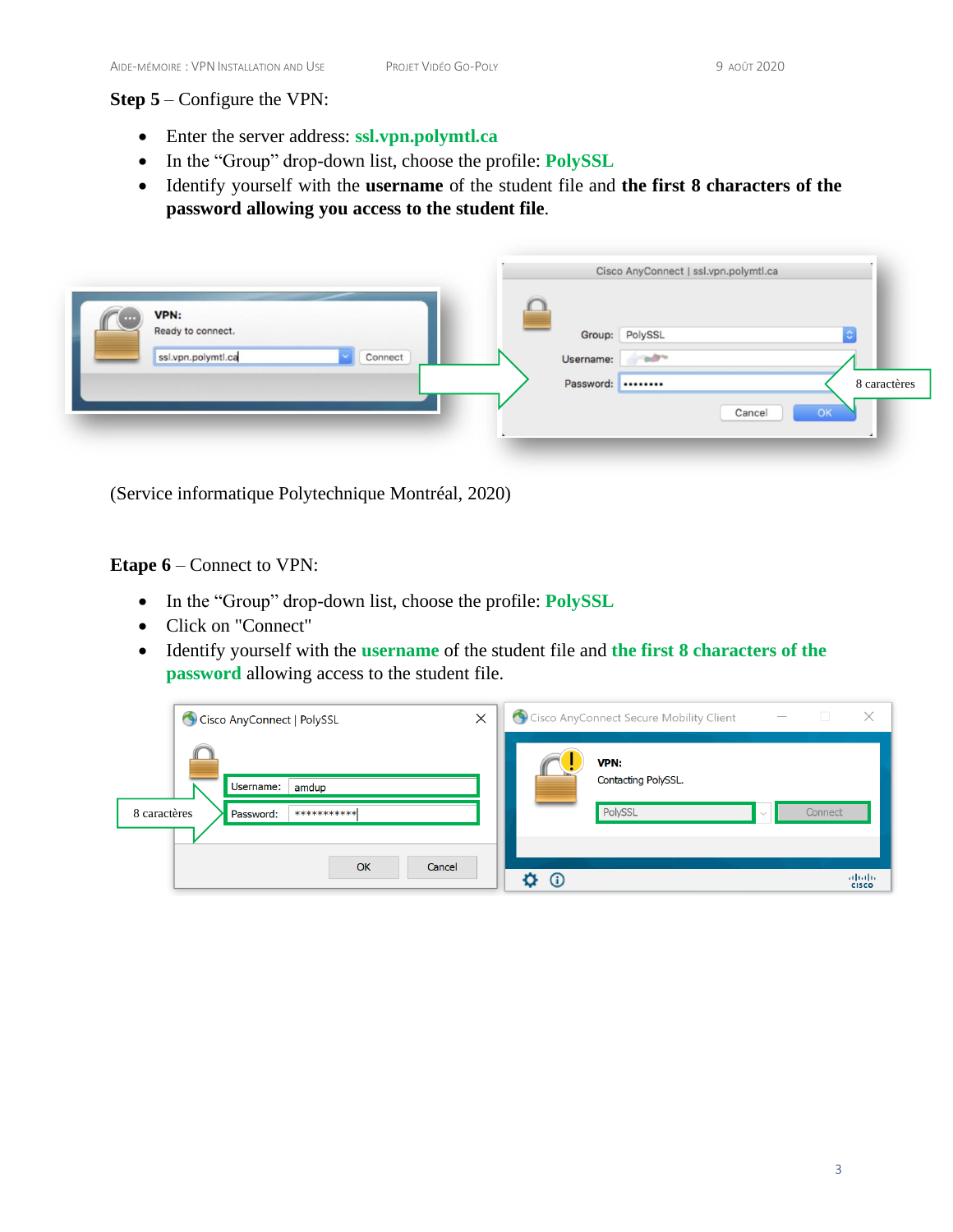**Step 7** – Connect to network drive Y (personal) or K (course) by going to:

- 1. "This PC"
- 2. "Computer"
- 3. "Connect a network drive"
- 4. "Connect a network drive"



**Step 8** – Connect to network drive:

- 1. Find the desired drive in the drop-down list:
	- $\circ Y: =$  personal
	- $\circ$  K: = course
- 2. Paste the network path:
	- o **Drive Y**: Obtain the network path via [https://www.polymtl.ca/si/laboratoires](https://www.polymtl.ca/si/laboratoires-denseignement-et-salles-de-cours-multimedias/acces-distance-aux-espaces-y-k-et-en-mecanique/chemin-reseau-etudiant)[denseignement-et-salles-de-cours-multimedias/acces-distance-aux-espaces-y-k-et](https://www.polymtl.ca/si/laboratoires-denseignement-et-salles-de-cours-multimedias/acces-distance-aux-espaces-y-k-et-en-mecanique/chemin-reseau-etudiant)[en-mecanique/chemin-reseau-etudiant.](https://www.polymtl.ca/si/laboratoires-denseignement-et-salles-de-cours-multimedias/acces-distance-aux-espaces-y-k-et-en-mecanique/chemin-reseau-etudiant) (use the identifier of the student file).
	- o **Drive K**: \\ ens01.labos.polymtl.ca \ cours
- 3. Click on "Finish"